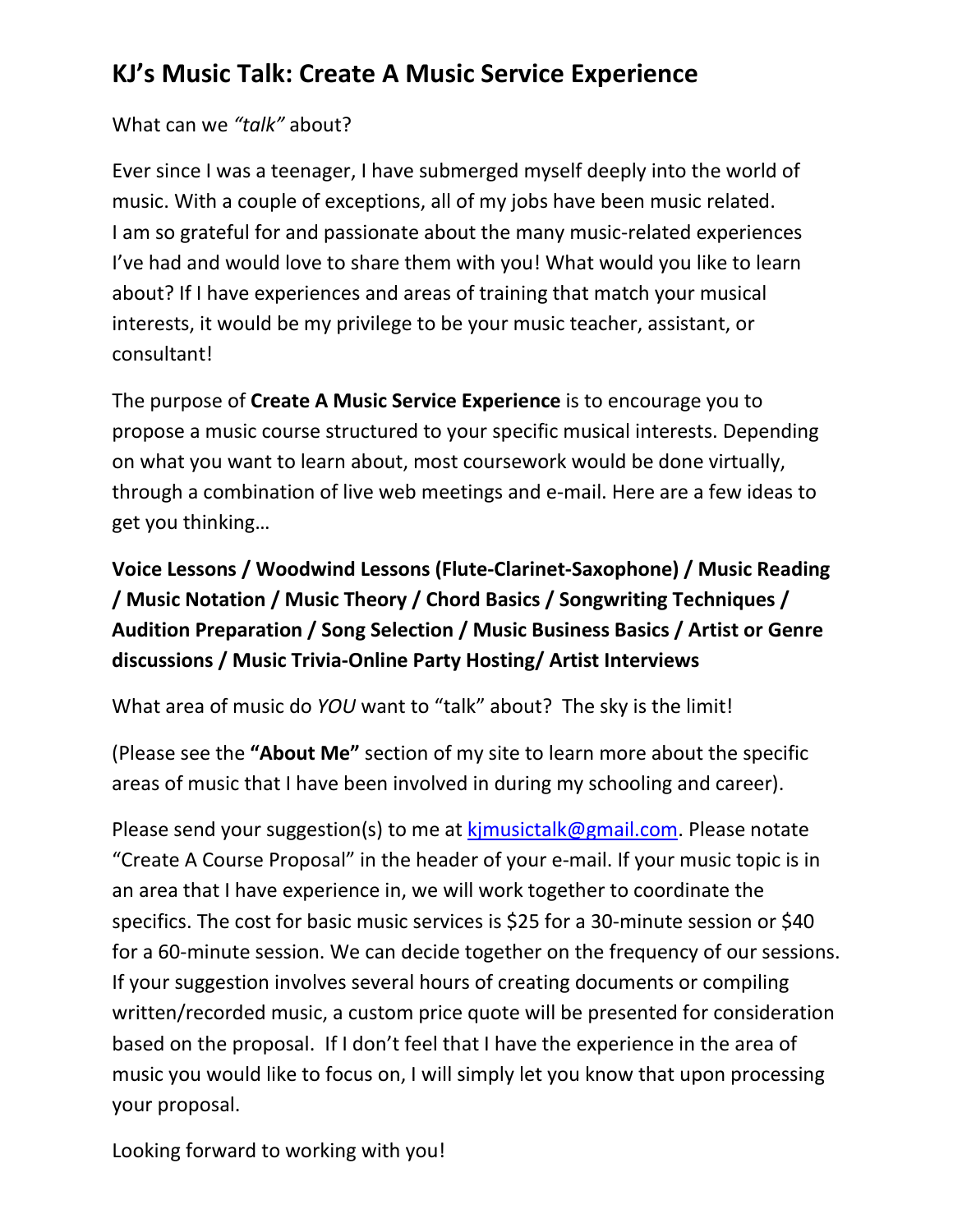

**KJ'S MUSIC TALK**

# CREATE YOUR OWN MUSIC SERVICE EXPERIENCE

Propose your own customized music course sessions structured to your specific interests. Virtual coursework with live web sessions and emails.

### CONTACT: KJMUSICTALK@GMAIL.COM

**Learn at your own pace, discover or sharpen your natural skills with lessons, theory and techniques.**